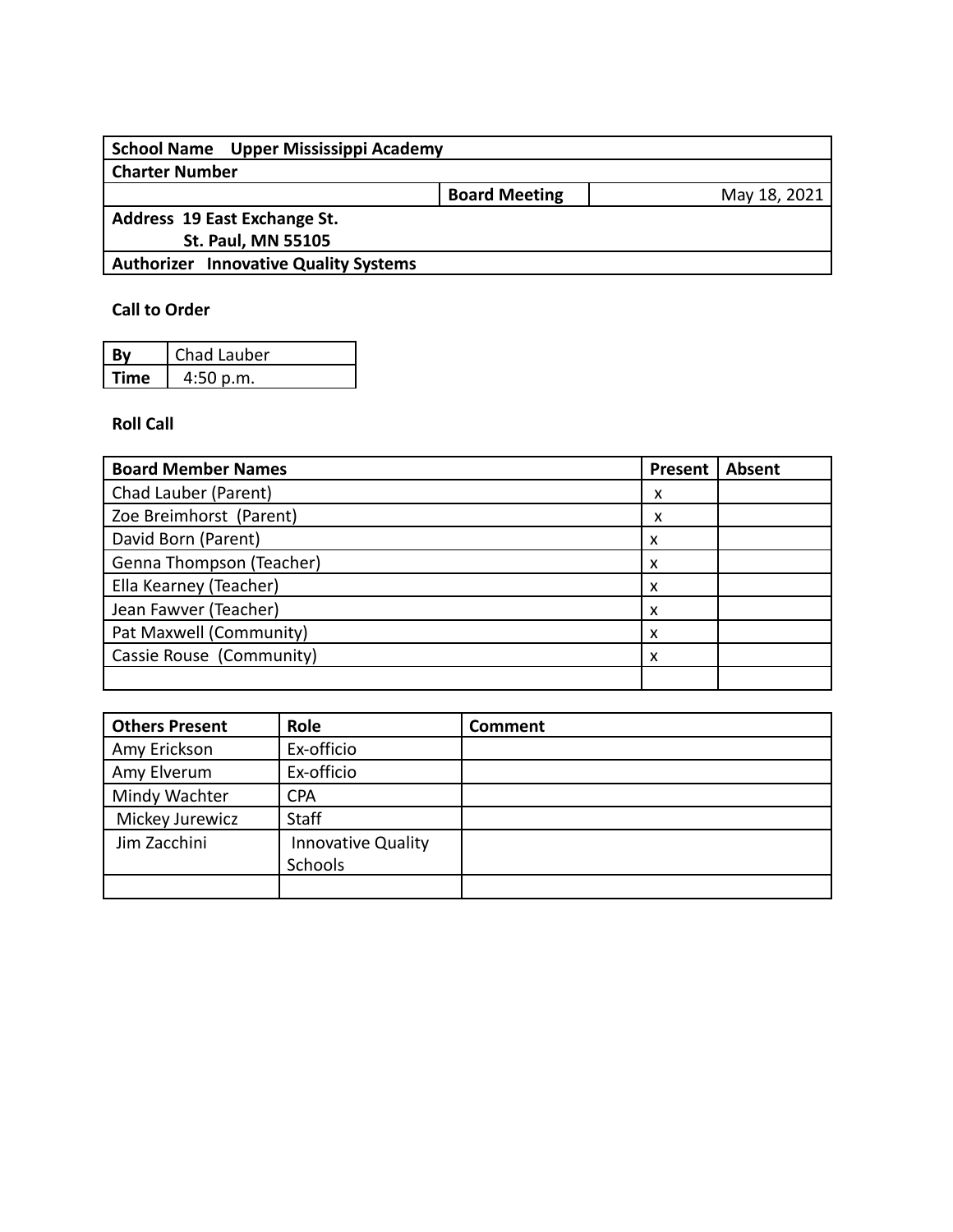| In the Matter of              | <b>Minutes of the Prior Meeting</b> |                           |                      |                |
|-------------------------------|-------------------------------------|---------------------------|----------------------|----------------|
| <b>Motion to Approve</b>      | <b>By Maxwell</b>                   | 2nd                       | <b>By Breimhorst</b> |                |
| <b>Vote</b>                   | Absent                              | Yea                       | <b>Nay</b>           | <b>Abstain</b> |
| <b>Board Member</b>           |                                     |                           |                      |                |
| Chad Lauber (Parent)          |                                     | X                         |                      |                |
| Zoe Breimhorst (Parent)       |                                     | X                         |                      |                |
| David Born (Parent)           |                                     | X                         |                      |                |
| Genna Thompson (Teacher)      |                                     | $\boldsymbol{\mathsf{x}}$ |                      |                |
| Ella Kearney (Teacher)        |                                     | $\boldsymbol{\mathsf{x}}$ |                      |                |
| Jean Fawver (Teacher)         |                                     | $\boldsymbol{\mathsf{x}}$ |                      |                |
| Pat Maxwell (Community)       |                                     | X                         |                      |                |
| Cassie Rouse (Community)<br>X |                                     |                           |                      |                |
|                               |                                     |                           |                      |                |

| In the Matter of         | <b>Agenda for the Current Meeting</b> |        |                           |                |                |
|--------------------------|---------------------------------------|--------|---------------------------|----------------|----------------|
| <b>Motion to Approve</b> | <b>By Maxwell</b>                     |        | 2nd                       | <b>By Born</b> |                |
| <b>Vote</b>              |                                       | Absent | Yea                       | <b>Nay</b>     | <b>Abstain</b> |
| <b>Board Member</b>      |                                       |        |                           |                |                |
| Chad Lauber (Parent)     |                                       |        | X                         |                |                |
| Zoe Breimhorst (Parent)  |                                       |        | X                         |                |                |
| David Born (Parent)      |                                       |        | $\boldsymbol{\mathsf{x}}$ |                |                |
| Genna Thompson (Teacher) |                                       |        | X                         |                |                |
| Ella Kearney (Teacher)   |                                       |        | $\boldsymbol{\mathsf{x}}$ |                |                |
| Jean Fawver (Teacher)    |                                       |        | $\boldsymbol{\mathsf{x}}$ |                |                |
| Pat Maxwell (Community)  |                                       |        | $\boldsymbol{\mathsf{x}}$ |                |                |
| Cassie Rouse (Community) |                                       |        | $\boldsymbol{\mathsf{x}}$ |                |                |
|                          |                                       |        |                           |                |                |

| <b>Public Comment</b>                                                   |
|-------------------------------------------------------------------------|
| <b>Comment:</b> Zacchini from IQS spoke briefly to remind Board members |
| that IQS will need biographical sketches and background checks          |
| completed soon for filing purposes.                                     |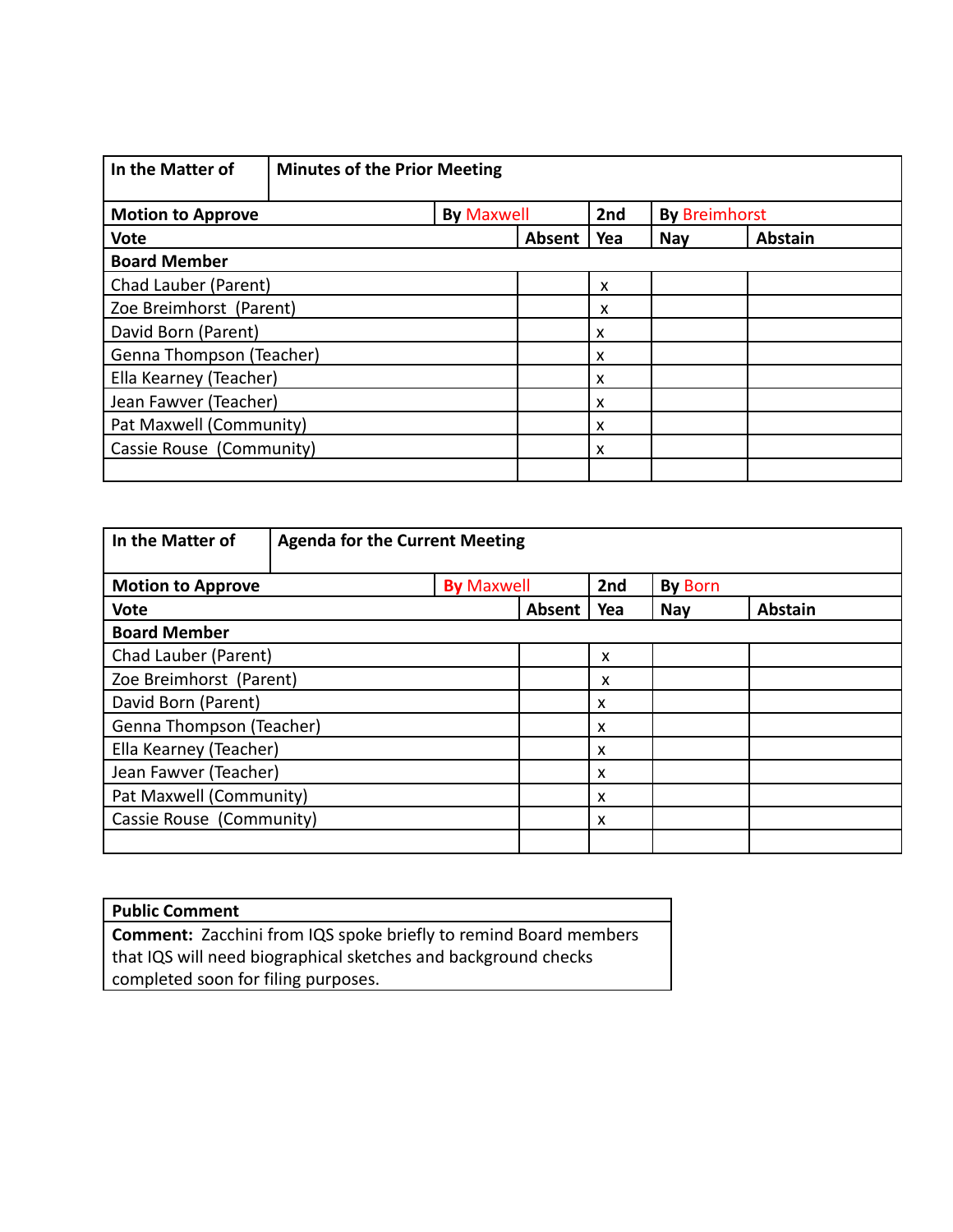| In the Matter of                                          | <b>Financial Report</b>                                                                                                                                                                                        |                |               |     |                 |                |
|-----------------------------------------------------------|----------------------------------------------------------------------------------------------------------------------------------------------------------------------------------------------------------------|----------------|---------------|-----|-----------------|----------------|
| <b>Discussion led by Mindy Wachter</b>                    |                                                                                                                                                                                                                |                |               |     |                 |                |
|                                                           | <b>Comment:</b> Wachter noted that the school is in a good cash position with revenue above target. She<br>asked that the existing working budget be approved to bring things into line for auditing purposes. |                |               |     |                 |                |
| Motion to Approve the report and to                       |                                                                                                                                                                                                                |                |               |     |                 |                |
| adopt the working budget as the<br><b>Approved Budget</b> |                                                                                                                                                                                                                | <b>By Born</b> |               | 2nd | <b>By Rouse</b> |                |
| <b>Vote</b>                                               |                                                                                                                                                                                                                |                | <b>Absent</b> | Yea | <b>Nay</b>      | <b>Abstain</b> |
| <b>Board Member</b>                                       |                                                                                                                                                                                                                |                |               |     |                 |                |
| Chad Lauber (Parent)                                      |                                                                                                                                                                                                                |                |               | X   |                 |                |
| Zoe Breimhorst (Parent)                                   |                                                                                                                                                                                                                |                |               | x   |                 |                |
| David Born (Parent)                                       |                                                                                                                                                                                                                |                |               | X   |                 |                |
| Genna Thompson (Teacher)                                  |                                                                                                                                                                                                                |                |               | X   |                 |                |
| Ella Kearney (Teacher)                                    |                                                                                                                                                                                                                |                |               | X   |                 |                |
| Jean Fawver (Teacher)                                     |                                                                                                                                                                                                                |                |               | X   |                 |                |
| Pat Maxwell (Community)                                   |                                                                                                                                                                                                                |                |               | x   |                 |                |
| Cassie Rouse (Community)                                  |                                                                                                                                                                                                                |                |               | X   |                 |                |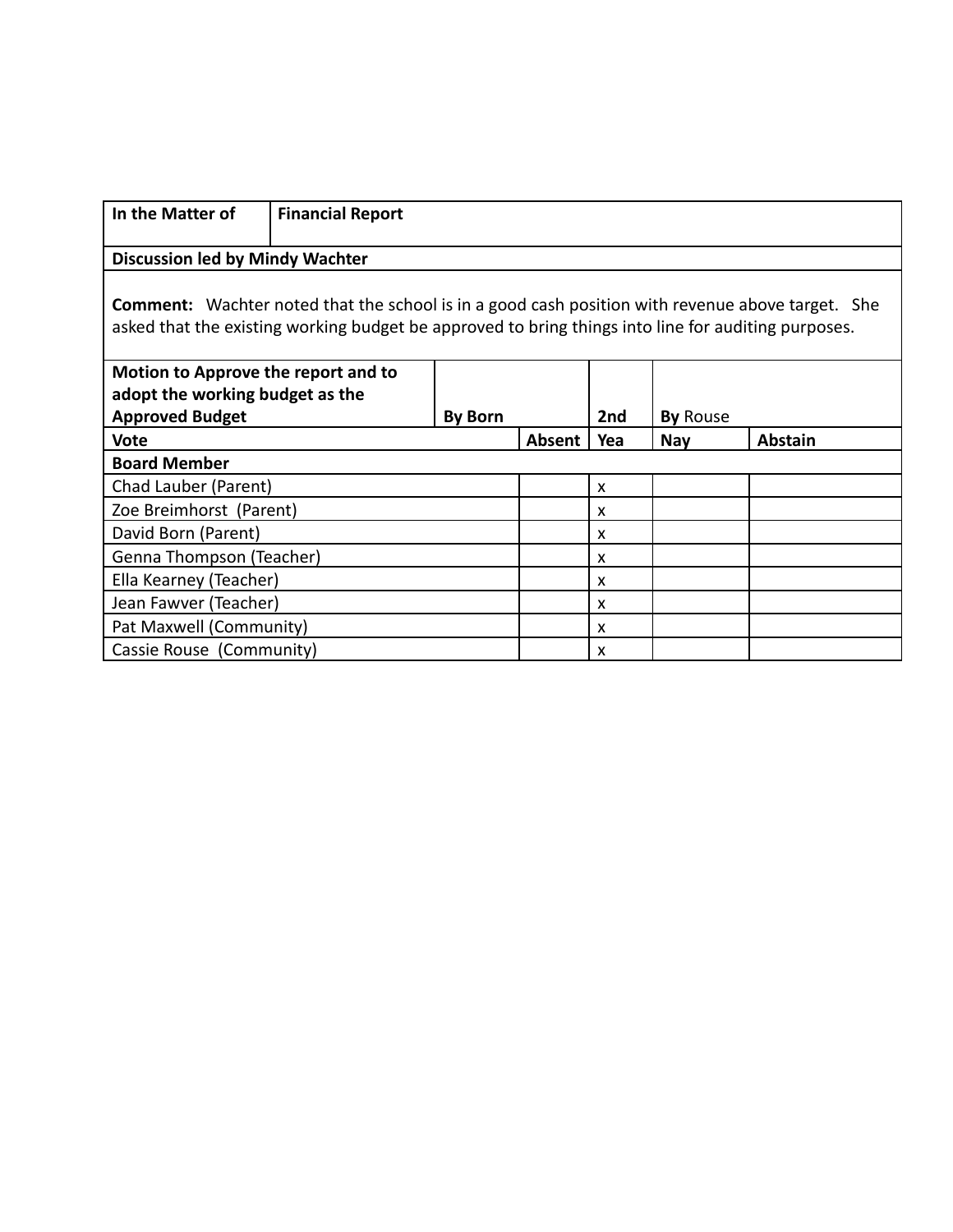| In the Matter of | Teacher Contracts |
|------------------|-------------------|
|                  |                   |

#### **Discussion led by Mindy Wachter and Amy Erickson**

**Comment** Teacher contracts (2021-2022) need to be offered to teachers prior to the end of the school year. Board approval was requested to authorize contracts with a 1% increase, with the proviso that depending on state budget negotiations an increase above 1% may be possible. Contract offerings will be finalized once final state figures are available.

| <b>Motion to Approve the 1% teacher</b><br>contract budget | <b>By Born</b> |        | 2nd                       | <b>By Maxwell</b> |                |
|------------------------------------------------------------|----------------|--------|---------------------------|-------------------|----------------|
| <b>Vote</b>                                                |                | Absent | Yea                       | Nay               | <b>Abstain</b> |
| <b>Board Member</b>                                        |                |        |                           |                   |                |
| Chad Lauber (Parent)                                       |                |        | X                         |                   |                |
| Zoe Breimhorst (Parent)                                    |                |        | $\boldsymbol{\mathsf{x}}$ |                   |                |
| David Born (Parent)                                        |                |        | X                         |                   |                |
| Genna Thompson (Teacher)                                   |                |        | $\boldsymbol{\mathsf{x}}$ |                   |                |
| Ella Kearney (Teacher)                                     |                |        | $\boldsymbol{\mathsf{x}}$ |                   |                |
| Jean Fawver (Teacher)                                      |                |        | X                         |                   |                |
| Pat Maxwell (Community)                                    |                |        | X                         |                   |                |
| Cassie Rouse (Community)                                   |                |        | $\boldsymbol{\mathsf{x}}$ |                   |                |
|                                                            |                |        |                           |                   |                |

| In the Matter of                  | UMA market position vis-à-vis teacher salaries                                                                                                                                                                                                                                                                                                                                                                                                                                                                                                                                     |
|-----------------------------------|------------------------------------------------------------------------------------------------------------------------------------------------------------------------------------------------------------------------------------------------------------------------------------------------------------------------------------------------------------------------------------------------------------------------------------------------------------------------------------------------------------------------------------------------------------------------------------|
| Discussion led by: Zoe Breimhorst |                                                                                                                                                                                                                                                                                                                                                                                                                                                                                                                                                                                    |
|                                   | Breimhorst asked how UMA compares to other charter and traditional public schools in terms of<br>teacher compensation. Erickson stated the data is available and she and Elverum will pull some<br>information together. Fawver asked for clarification on how compensation levels are determined<br>within UMA. Erickson noted there are multiple factors which enter into salary adjustments. Lauber<br>commented that in light of data privacy considerations discussion of this matter is sensitive. The topic<br>is to be added to the agenda for the July or August meeting. |
| <b>Vote</b>                       |                                                                                                                                                                                                                                                                                                                                                                                                                                                                                                                                                                                    |
|                                   | None Required   Discussion only                                                                                                                                                                                                                                                                                                                                                                                                                                                                                                                                                    |

| In the Matter of | <b>Strategic Planning Update</b> |
|------------------|----------------------------------|
|------------------|----------------------------------|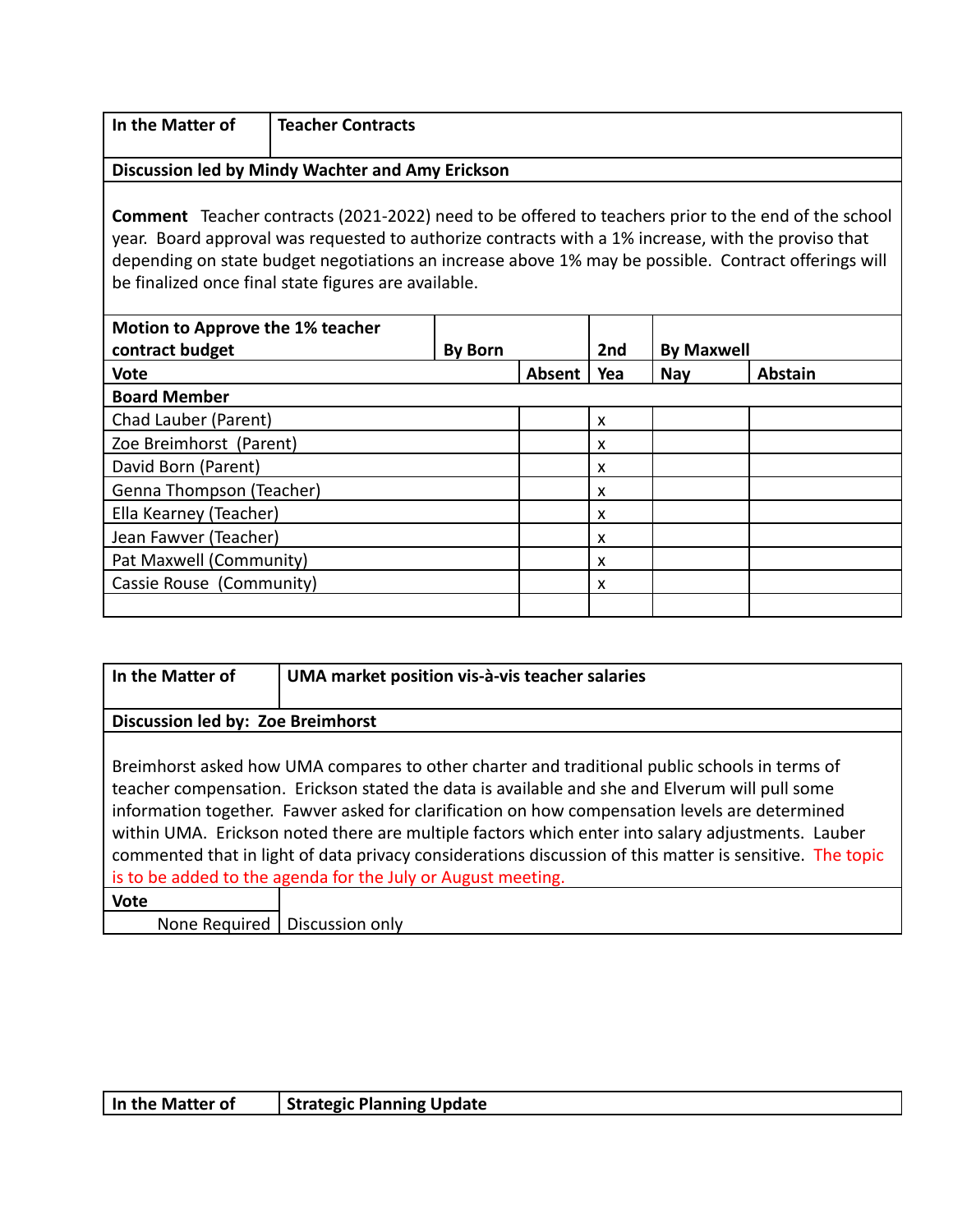|                                                                                                                                                                                                                                                            | Chad Lauber                     |  |
|------------------------------------------------------------------------------------------------------------------------------------------------------------------------------------------------------------------------------------------------------------|---------------------------------|--|
| <b>Comment</b> Lauber apologized for having been delayed in moving this effort forward. A reminder will<br>be sent to teachers requesting their participation, and the parent letter will go out next week, once he<br>can coordinate with the UMA office. |                                 |  |
| <b>Vote</b>                                                                                                                                                                                                                                                |                                 |  |
|                                                                                                                                                                                                                                                            | None Required   Discussion only |  |

| In the Matter of | <b>Board Elections</b> |
|------------------|------------------------|
|                  | <b>Chad Lauber</b>     |

**Comment:** Lauber has have been actively searching for community member candidates, does not yet have a firm commitment. Briemhorst has an interested candidate, and will update us on her progress. Lauber indicated he intended to get more aggressive and asked for other Board members to keep him apprised if they find interested persons.

With anticipated teacher vacancies on the Board, Kearny and Thompson encouraged the Board to contact and encourage teachers to apply before school is dismissed for the year.

Breimhorst commented that further discussion about the Board's perceived needs and directions with respect to the sort of skills and perspectives that might best serve the school. Some discussion ensured, but in consideration of the time, Maxwell asked that the topic be placed on the agenda for the June meeting. Lauber will re-send the link to the Board's earlier discussion of the matter and to a board member job description.

**Vote**

None Required | Discussion only

# **In the Matter of Director's Report Discussion led by Amy Erickson and Amy Elverum**

**Comment** Anticipated enrollment figures continue to look good, with roughly 210-230 students returning and 52 "likely" commitments from new students. Twelve additional students have been accepted, but have not yet responded with a commitment.

Erickson responded to the questions raised previously about an "Equity Audit" and indicated she had identified a company that appears to offer a competitive price and approaches these assessments in a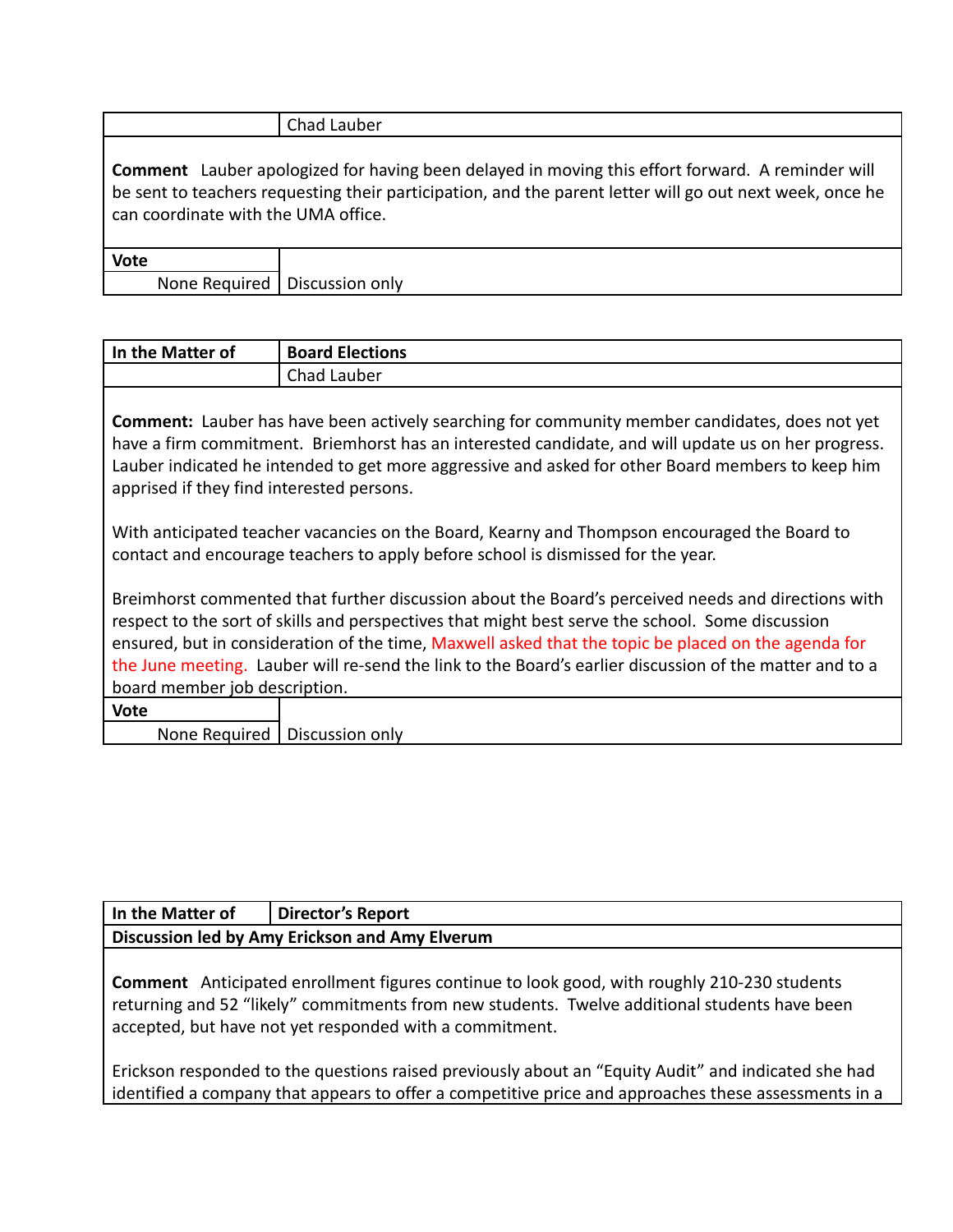collaborative manner, working to identify the school's objective before finalizing plans. She asked for Board approval of up to \$10,000 to fund an audit, beginning with document reviews over the summer and additional work in the Fall of 2021.

| Motion to Approve the \$10,000 cap for<br>an Equity Audit | <b>By Maxwell</b> |        | 2nd                       | <b>By Breimhorst</b> |                |
|-----------------------------------------------------------|-------------------|--------|---------------------------|----------------------|----------------|
| <b>Vote</b>                                               |                   | Absent | Yea                       | <b>Nay</b>           | <b>Abstain</b> |
| <b>Board Member</b>                                       |                   |        |                           |                      |                |
| Chad Lauber (Parent)                                      |                   |        | X                         |                      |                |
| Zoe Breimhorst (Parent)                                   |                   |        | x                         |                      |                |
| David Born (Parent)                                       |                   |        | $\boldsymbol{\mathsf{x}}$ |                      |                |
| Genna Thompson (Teacher)                                  |                   |        | $\boldsymbol{\mathsf{x}}$ |                      |                |
| Ella Kearney (Teacher)                                    |                   |        | X                         |                      |                |
| Jean Fawver (Teacher)                                     |                   |        | $\boldsymbol{\mathsf{x}}$ |                      |                |
| Pat Maxwell (Community)                                   |                   |        | $\boldsymbol{\mathsf{x}}$ |                      |                |
| Cassie Rouse (Departed the meeting prior to the           |                   |        |                           |                      |                |
| vote))                                                    |                   |        |                           |                      |                |
|                                                           |                   |        |                           |                      |                |

#### **Comment: Other than the motion, the Director's Report itself does not require a vote.**

| In the Matter of | <b>Teacher transition</b>                                                                                                                                                                                                                                                                                                                                                                                                                                                                                                                                                    |  |  |
|------------------|------------------------------------------------------------------------------------------------------------------------------------------------------------------------------------------------------------------------------------------------------------------------------------------------------------------------------------------------------------------------------------------------------------------------------------------------------------------------------------------------------------------------------------------------------------------------------|--|--|
|                  | Presented by Amy Erickson and Amy Elverum                                                                                                                                                                                                                                                                                                                                                                                                                                                                                                                                    |  |  |
| Comment          | In response to questions about UMA's teacher transition rate which were raised previously,<br>Erickson was able to locate information for several past years and it appears that UMA has been<br>experiencing less teacher loss that most of those prior periods, but the school is "about average." The<br>main reasons for teachers departing include movement to different districts in Minnesota, movement<br>out of state, and various, unspecified personal reasons. She noted one loss this past year was due to a<br>teacher's death, a highly unusual circumstance. |  |  |
|                  |                                                                                                                                                                                                                                                                                                                                                                                                                                                                                                                                                                              |  |  |
| <b>Vote</b>      |                                                                                                                                                                                                                                                                                                                                                                                                                                                                                                                                                                              |  |  |
| None required    | Discussion only                                                                                                                                                                                                                                                                                                                                                                                                                                                                                                                                                              |  |  |

| In the Matter of   Teaching contracts |
|---------------------------------------|
| <b>Presented by Amy Erickson</b>      |

**Comment** Erickson presented a request to modify teacher contracts in such a way as to provide somewhat more flexibility for scheduling, including giving all teachers roughly one semester of duty-free lunch periods. The net benefit, she argued, would be supportive of teachers and their well-being. Teachers on the Board were concerned that while they personally felt the changes might be good, the idea was new to them and there had not been sufficient opportunity for the to discuss it with their colleagues. Maxwell noted that even if the changes would provide a net benefit, without teacher buy-in to the concept, it could create problems.